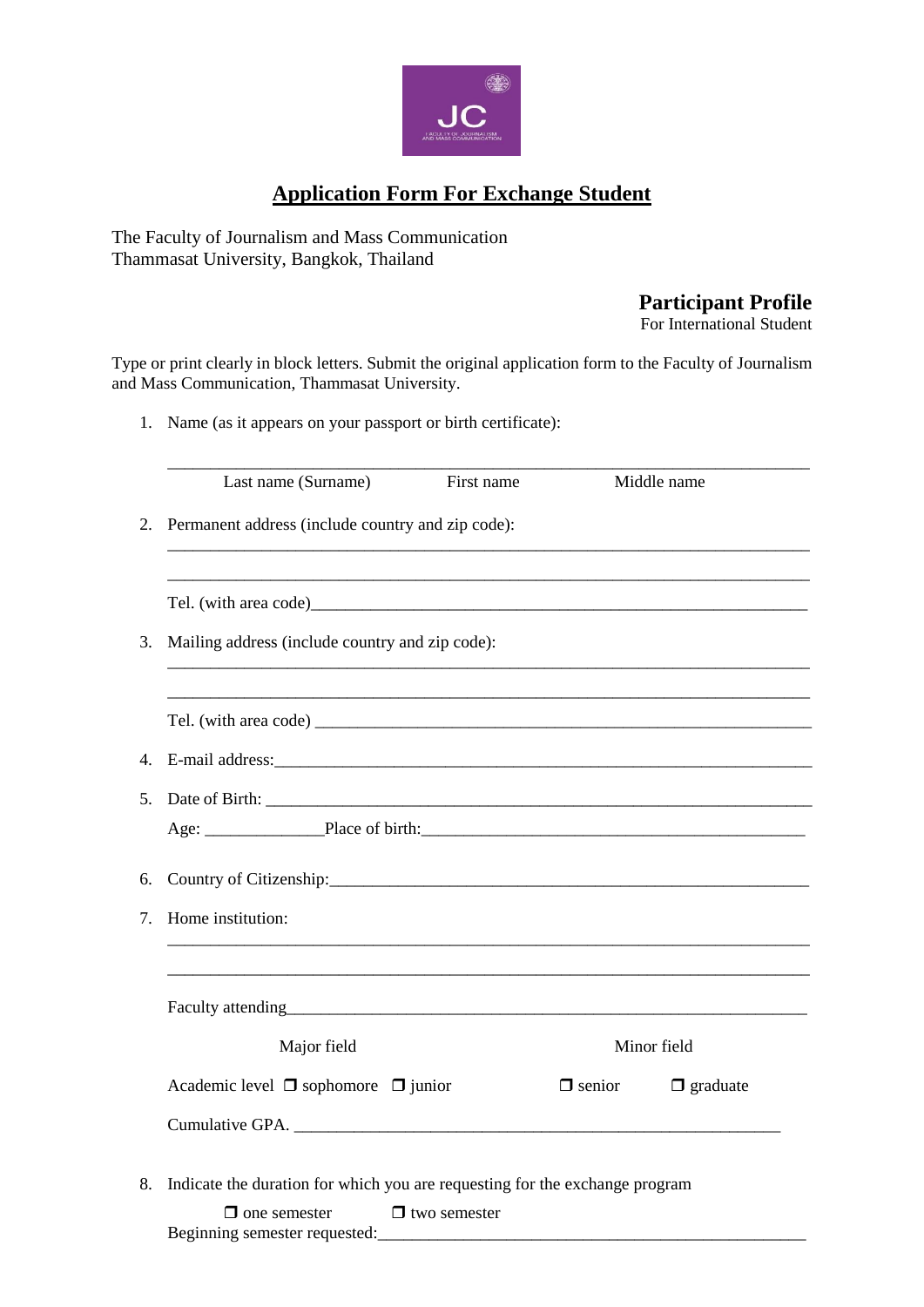- 9. I agree that:
	- I will take part in all aspects of the program, including orientation and evaluation at the Faculty of Journalism and Mass Communication, Thammasat University,
	- My placement will be limited to the period specified. An extension request is subjected to review and approval by my home institution and the Faculty of Journalism and Mass Communication, Thammasat University.
	- My placement may be terminated by the Faculty of Journalism and Mass Communication, Thammasat University, if I fail to remain enrolled full time at this institution; fall to maintain minimum academic standards as defined by this institution; or am found by the Faculty of Journalism and Mass Communication, Thammasat University, to be in violation of regulations of this institution, or laws or regulations of Thailand.

I attach my official transcript record. I agree to notify my institution coordinator immediately of I no longer want to be considered for this exchange program placement.

I acknowledge that all statements in this application are complete and accurate to the best of my ability. I have read and understand the terms and conditions of undertaking this exchange program.

\_\_\_\_\_\_\_\_\_\_\_\_\_\_\_\_\_\_\_\_\_\_\_\_\_\_\_\_\_\_\_\_\_\_\_\_\_\_\_\_\_\_\_\_\_\_\_\_\_\_\_\_\_\_\_\_\_\_\_\_\_\_\_\_\_\_\_\_\_\_\_\_\_\_\_\_\_\_\_\_\_\_

Applicant's signature Date

For the home institution:

I acknowledge that the student named above is applying for the exchange program of the Faculty of Journalism and Mass Communication, Thammasat University, and all statements in this application are complete and accurate. I also recognize for his/her placement period at the Faculty of Journalism and Mass Communication, Thammasat University, Bangkok, Thailand.

\_\_\_\_\_\_\_\_\_\_\_\_\_\_\_\_\_\_\_\_\_\_\_\_\_\_\_\_\_\_\_\_\_\_\_\_\_\_\_\_\_\_\_\_\_\_\_\_\_\_\_\_\_\_\_\_\_\_\_\_\_\_\_\_\_\_\_\_\_\_\_\_\_\_\_\_\_\_\_\_\_\_

Name Position

Signature Date

Remark: The exchange program is the academic exchange program that is agreed between the applicant's institution and the Faculty of Journalism and Mass Communication and/or Thammasat University, which both institutions affirmed their intents to extend the academic collaborations and exchanges, as will be of mutual benefits to both institutions.

\_\_\_\_\_\_\_\_\_\_\_\_\_\_\_\_\_\_\_\_\_\_\_\_\_\_\_\_\_\_\_\_\_\_\_\_\_\_\_\_\_\_\_\_\_\_\_\_\_\_\_\_\_\_\_\_\_\_\_\_\_\_\_\_\_\_\_\_\_\_\_\_\_\_\_\_\_\_\_\_\_\_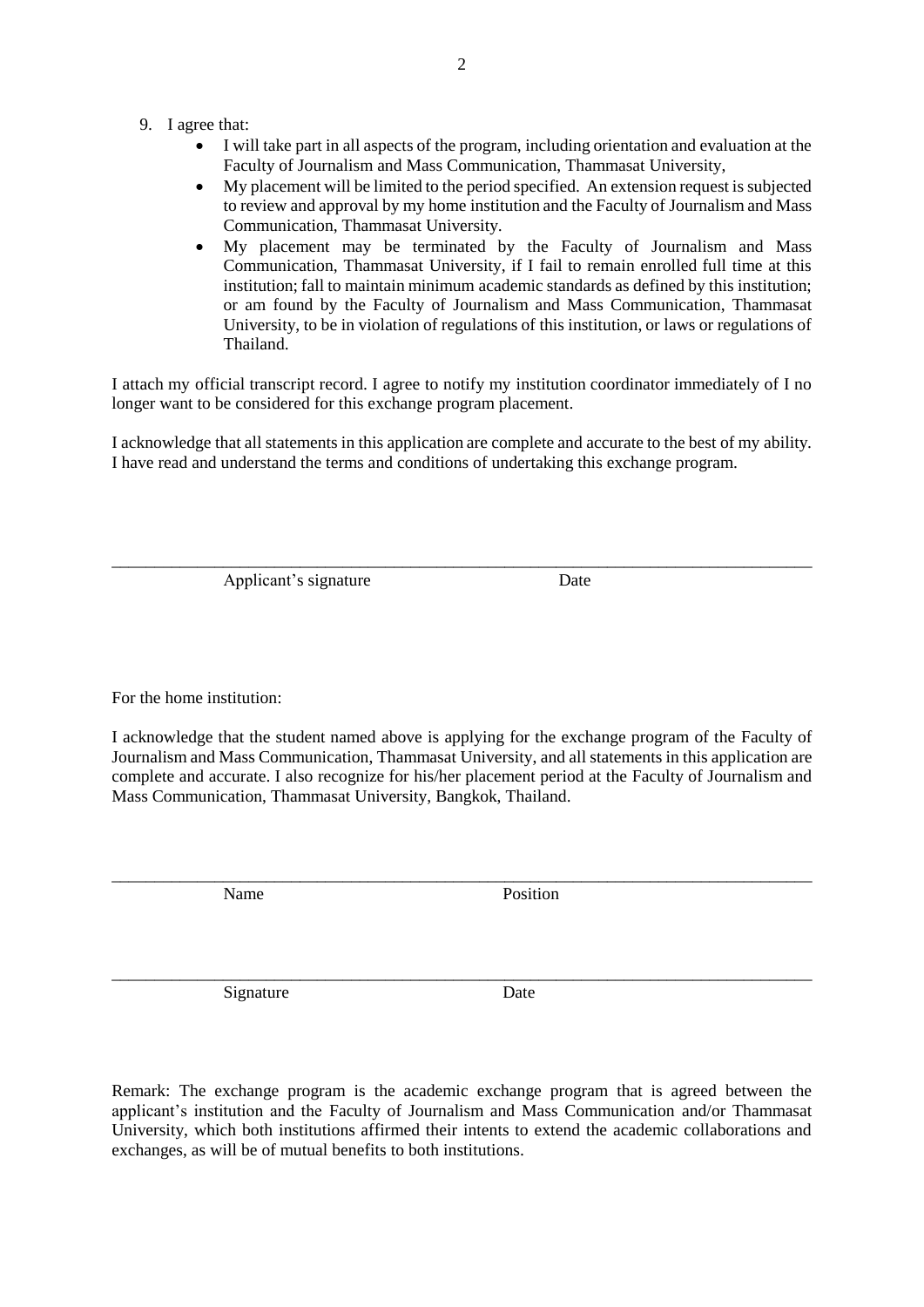#### **Inbound Student Exchange Consent Form**

- 1. I confirm my intention of attending the exchange program and will comply with the conditions and process of the program
- 2. I am aware of the risk of the Covid-19 situation in Thailand and agree to be an exchange student upon my own will and the approval of my guardian. I am aware that
	- 2.1 The teaching, learning, and academic activities may be conducted online. However, Thammasat University may announce changes in accordance with the Covid-19 situation in Thailand.
	- 2.2 Inbound exchange students must comply with the Covid-19 safety measures throughout the entirety of their exchange program.
	- 3. I will be responsible for any expenses arising from the Covid-19 situation and will not press charges against the faculty of Journalism and Mass Communication, Thammasat University
	- 4. I am in good enough health to be an exchange student in Thailand and

 $\bigcirc$  I have health insurance that covers healthcare, medical, and covid-19 expenses (in an amount of at least 100,000 USD) during the period of stay with……………………………………………… Insurance policy period………………………………..

- 5. I will be responsible for the reservation and costs of my quarantine. The list and details of alternative state quarantine in Thailand are provided at http://covid-center.hss.moph.go.th/
	- 6. I will be responsible for the costs of my housing during my period of stay. The list and details of available housing and dormitories are provided at https://oia.tu.ac.th/index.php?option=com\_content&view=article&id=92&Itemid=349

\_\_\_\_\_\_\_\_\_\_\_\_\_\_\_\_\_\_\_\_\_\_\_\_\_\_\_\_\_\_\_\_\_\_\_\_\_\_\_\_\_\_\_\_\_\_\_\_\_\_\_\_\_\_\_\_\_\_\_\_\_\_\_\_\_\_\_\_\_\_\_\_\_\_\_\_\_\_\_\_\_\_

Applicant's signature Date

For the guardian:

I (Mr./Mrs./Miss) ………………………………………, a………………………………….of (student name)………………………………………….., give consent for the student to participate in the exchange program and will be responsible for all the exchange student program expenses.

\_\_\_\_\_\_\_\_\_\_\_\_\_\_\_\_\_\_\_\_\_\_\_\_\_\_\_\_\_\_\_\_\_\_\_\_\_\_\_\_\_\_\_\_\_\_\_\_\_\_\_\_\_\_\_\_\_\_\_\_\_\_\_\_\_\_\_\_\_\_\_\_\_\_\_\_\_\_\_\_\_\_

Guardian's signature Date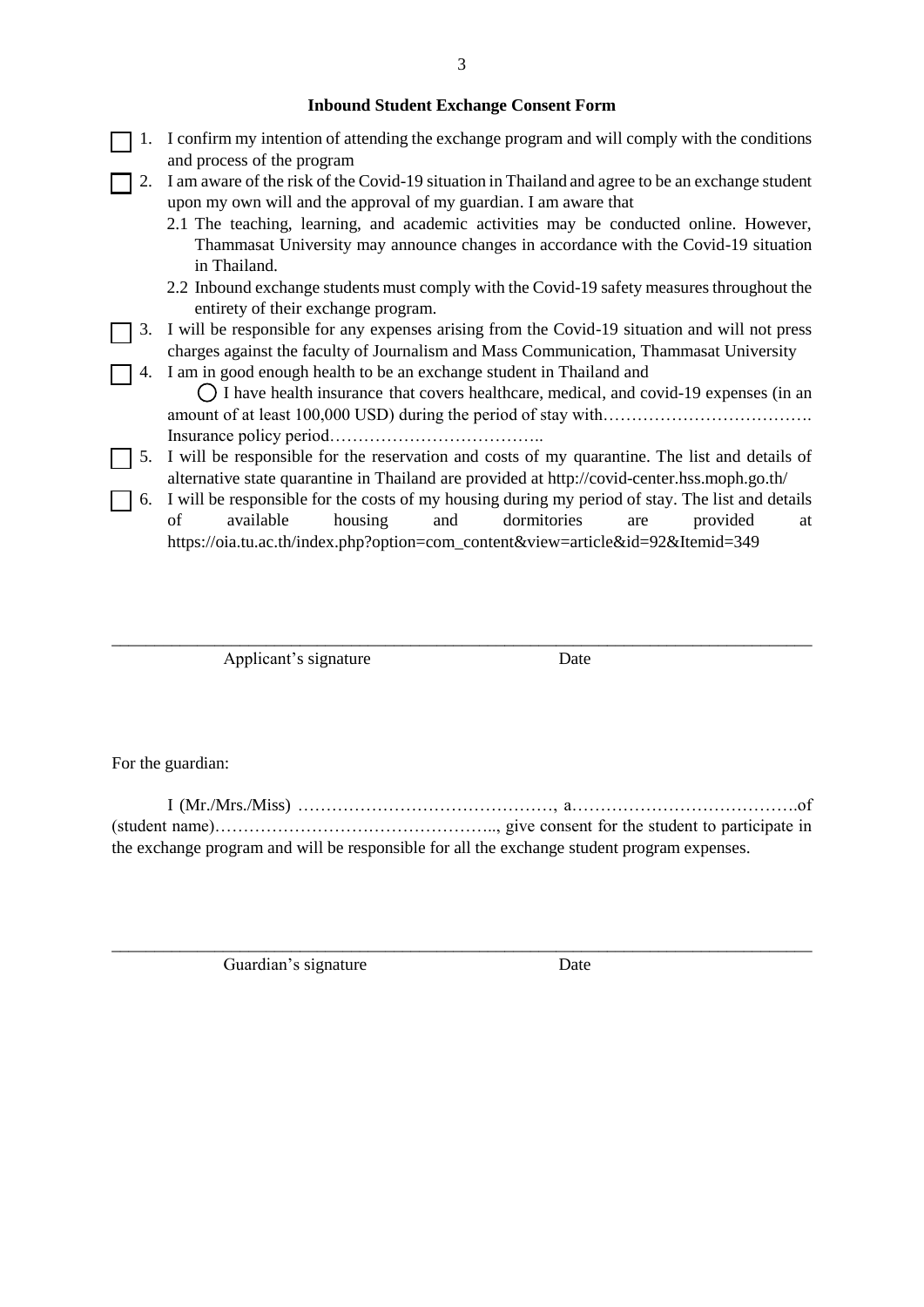

The Faculty of Journalism and Mass Communication Thammasat University, Bangkok, Thailand

**Personal Statements**

For International Student

Please explain the reason why you wish to study with us in a clear, thoughtfully prepared short essay (about  $250 - 500$  words each) on a separate sheet of paper. Include your name and the name of home institution on each page.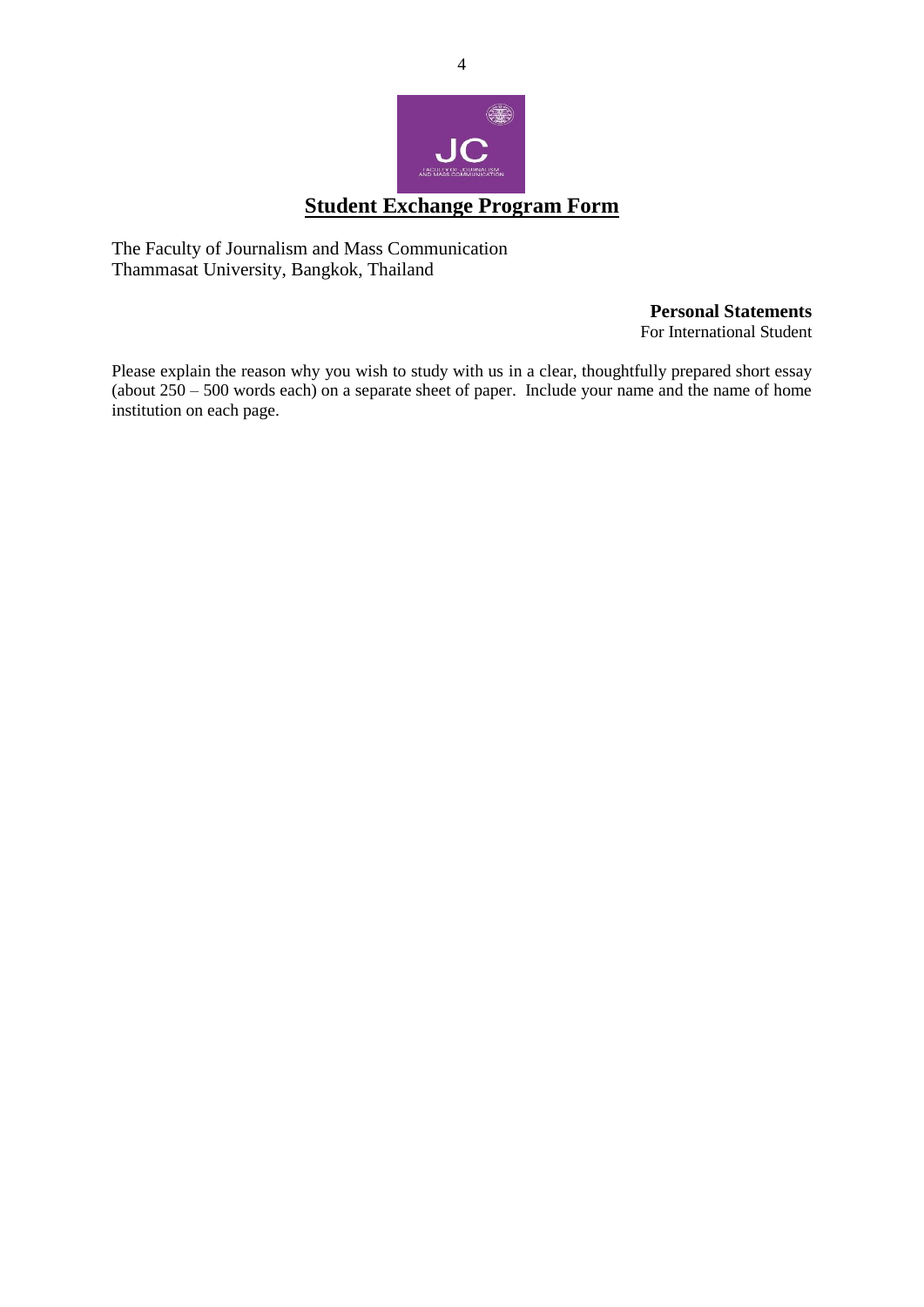

The Faculty of Journalism and Mass Communication Thammasat University Bangkok, Thailand

> **Academic Reference** For International Student

Applicant's name

#### **To be completed by the individual providing the reference**

- 1. Please indicate the applicant's ability and academic competence in comparison with other individuals whom you have known at similar stages in their academic field.
- 2. Please submit a reference letter to answer the following questions on a separate sheet with your institution's letterhead. Include your name, title, office address, e-mail address and signature.
	- How long and what capacity have you known the applicant?
	- Please comment specifically on the applicant in terms of the following: strength and weakness; academic suitability for study at Thammasat University; personal suitability to live in Thai circumstances.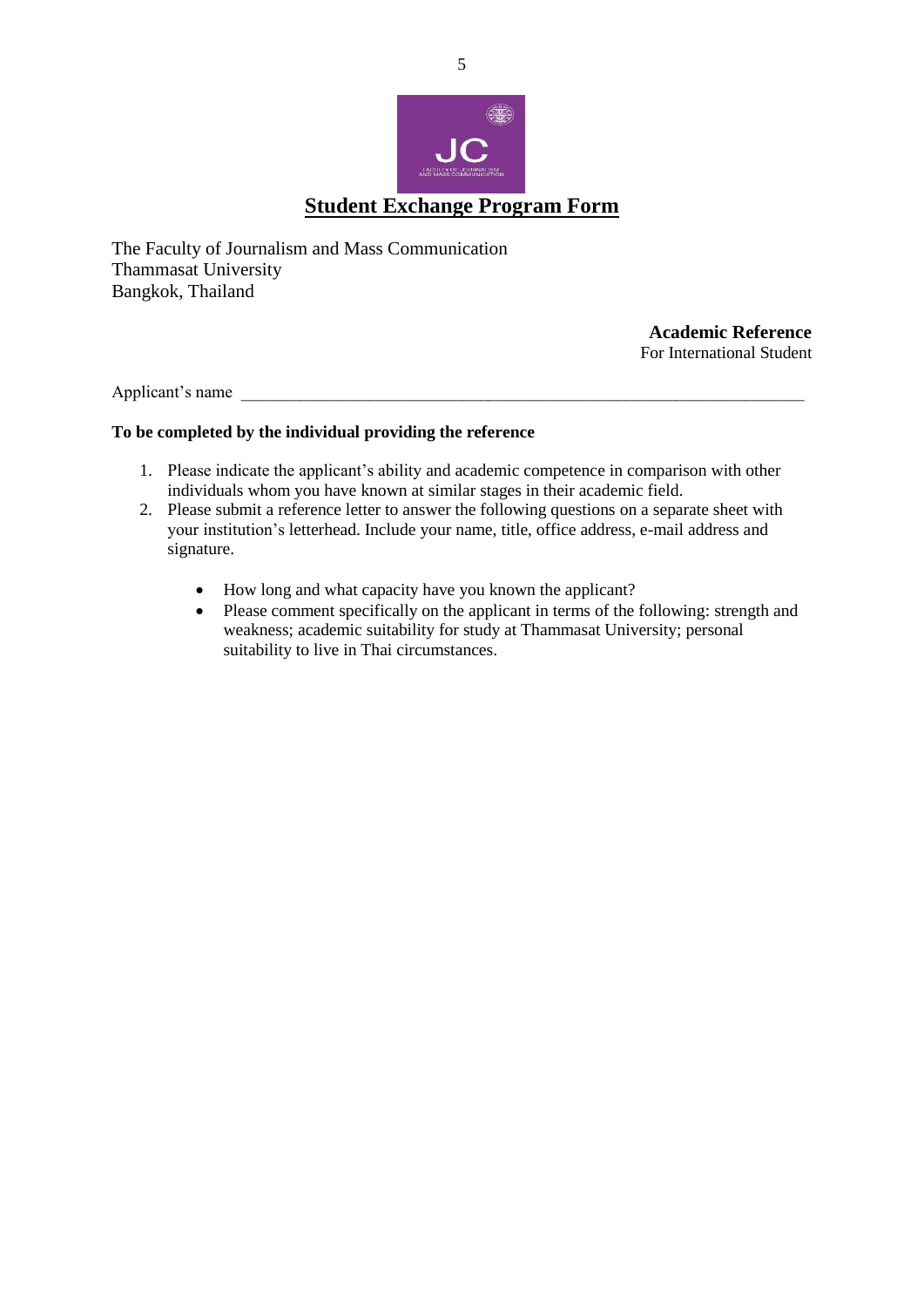

The Faculty of Journalism and Mass Communication Thammasat University Bangkok, Thailand

> **Course Request List** For International Student

Applicant's name

A course request list must be completed by searching through www.jc.tu.ac.th. Please list the course offered that you are interested in taking.

### **First semester (August – December,**)

- $\Box$  JM 200 Introduction to Communication
- $\Box$  JM 201 Mass Communication Law and Ethics
- $\Box$  JM 211 Basic News Reporting
- $\Box$  JM 230 Introduction to Broadcasting
- $\Box$  JM 270 Film Studies
- **J** JM 301 Art for Communication
- **T** JM 302 Communication Research
- $\Box$  JM 308 Political Communication
- $\Box$  JM 310 Editorial and Article Writing
- $\Box$  JM 311 News Editing
- **J** JM 319 Current Affair
- $\Box$  JM 364 Principles of Marketing Communication
- $\Box$  JM 402 Multicultural Communication
- $\Box$  JM 412 Multimedia Journalism
- $\Box$  JM 421 Media Business Management
- $\Box$  JM 427 Seminar in Journalism and Social Change
- $\Box$  JM 451 Corporate Communication
- **J** JM 456 Strategic Brand Communication
- $\Box$  JM 466 Digital Strategy

#### **Second semester (January – May)**

- $\Box$  JM 210 Introduction to Journalism
- $\Box$  JM 202 New Media Studies
- $\Box$  JM 204 Media and Social Diversity